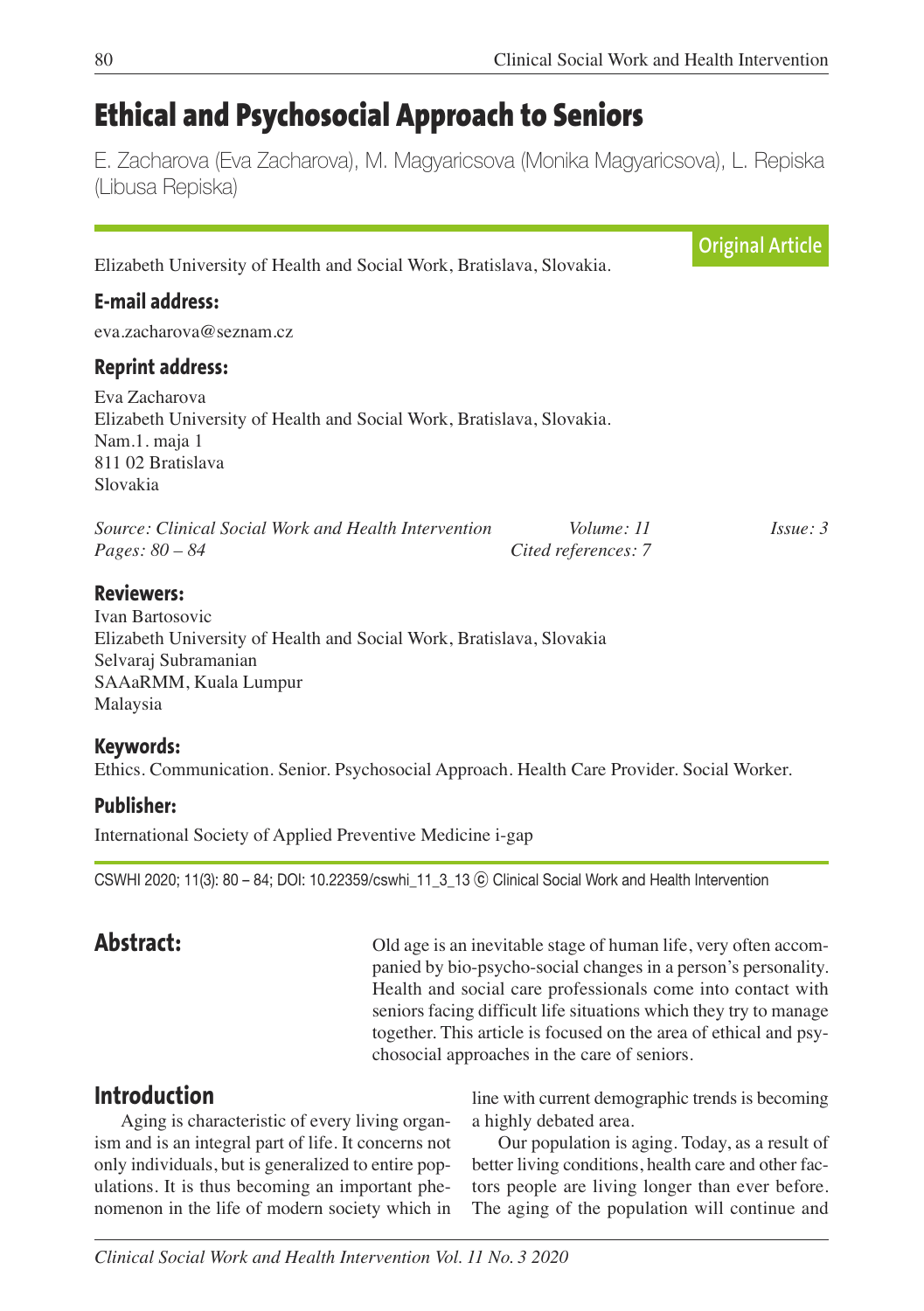will mainly affect the population of seniors themselves as the fastest growing population group will be the oldest elderly people: i.e. 80 years and older. (3)

Demographic forecasts point to a clear trend in global population aging. This brings with it a number of problems in the field of health and social care. Life expectancy itself ceases to be the main parameter and the quality of life of a senior comes to the fore. The senior population as a whole represents a very heterogeneous group, which consists of sick and healthy individuals. The task nowadays is to be prepared for this fact and to participate in the creation of favorable conditions and circumstances for seniors.

Life expectancy will reach 85 to 90 years in the middle of the 21st century. Seniors at this age will have depleted physiological reserve mechanisms such as immunity, adaptability, and decreased fitness. Future seniors will also have other demands on health, social and community services which will have to adapt to their needs.

Nursing care for seniors places high demands on expertise and **ethical approaches**. In order to provide quality professional and dignified care a health care professional must know the biological, psychological and social changes that take place in old age; have the right ethical and moral attitudes and characteristics such as the ability to empathize and communicate sensitively.

Kutnohorská states that **speech and ethics** are the most remarkable qualities that make a person different from everything else alive. It is very important for health professionals and social workers to be able to communicate properly with seniors. This is also an expression of an ethical approach and empathy for them. Communication should be: sensitive; tactful; helpful; empathetic with an interest in listening; adapted to their style and way of life; with an understandable amount of information; conducted decently and at a social level. (2)

The ethical aspects of care for seniors are based on the principle of the Hippocratic Oath "first, do no harm" (*primum non nocere*). This principle is universal and still valid, it is concealed in all ethical principles of the 21st century.

In 1991, the United Nations General Assembly (Resolution 46/91) already declared the basic ethical principles in the approach to seniors, which we should strive for today. It is about preserving the dignity and autonomy of seniors, or the need to maintain his/her control over what is happening, then self-realization, participation or belonging, benefit and security. The basis for ensuring the respect that seniors deserve is the fight against age discrimination and respect for the dignity of the elderly.

In addition to economic aspects, the ethical approach to seniors is influenced mainly by prejudices about old age and aging. Healthcare professionals and social workers are not immune to these facts and must therefore perceive their own views and values on aging. Among the most important ethical principles in the care of seniors in health and social care, but also in the social approach to seniors is dignity the content of which is above all respect and also the strengthening of self-esteem and autonomy. The right to decide for oneself comes to the fore here.

Demographic forecasts continue to indicate an increase in seniors with limited self-sufficiency or even so-called "fragile seniors", who require a specific approach in the health and social spheres. In the future, therefore, the importance of the medical field caring for sick seniors, i.e. geriatric medicine, will increase. It places a crucial emphasis on an holistic approach to the senior patient, and not on just one, albeit seemingly main, diagnosis. Geriatric medicine strives to: maintain physical and mental activity for as long as possible; avert the loss of self-sufficiency; improve the prognosis of seniors in case of illness. The approach to geriatric multi-morbid patients as well as other seniors should include interdisciplinary cooperation in the medical, nursing and psychosocial spheres. Efforts in the field of psychological activity on seniors are beneficial only if it is based on:

- the paradigm of a physiological, healthy person;
- knowledge of the entire life history of a senior;
- approach to the senior patient as a human personality;
- knowledge in relation to values, people, to oneself and the future.

It shows that maintaining high abilities until old age is always an expression of a strong integrated personality with a prospective focus. However, the fact remains that during the developmental curve of human life there are natural changes in cognitive abilities in a number of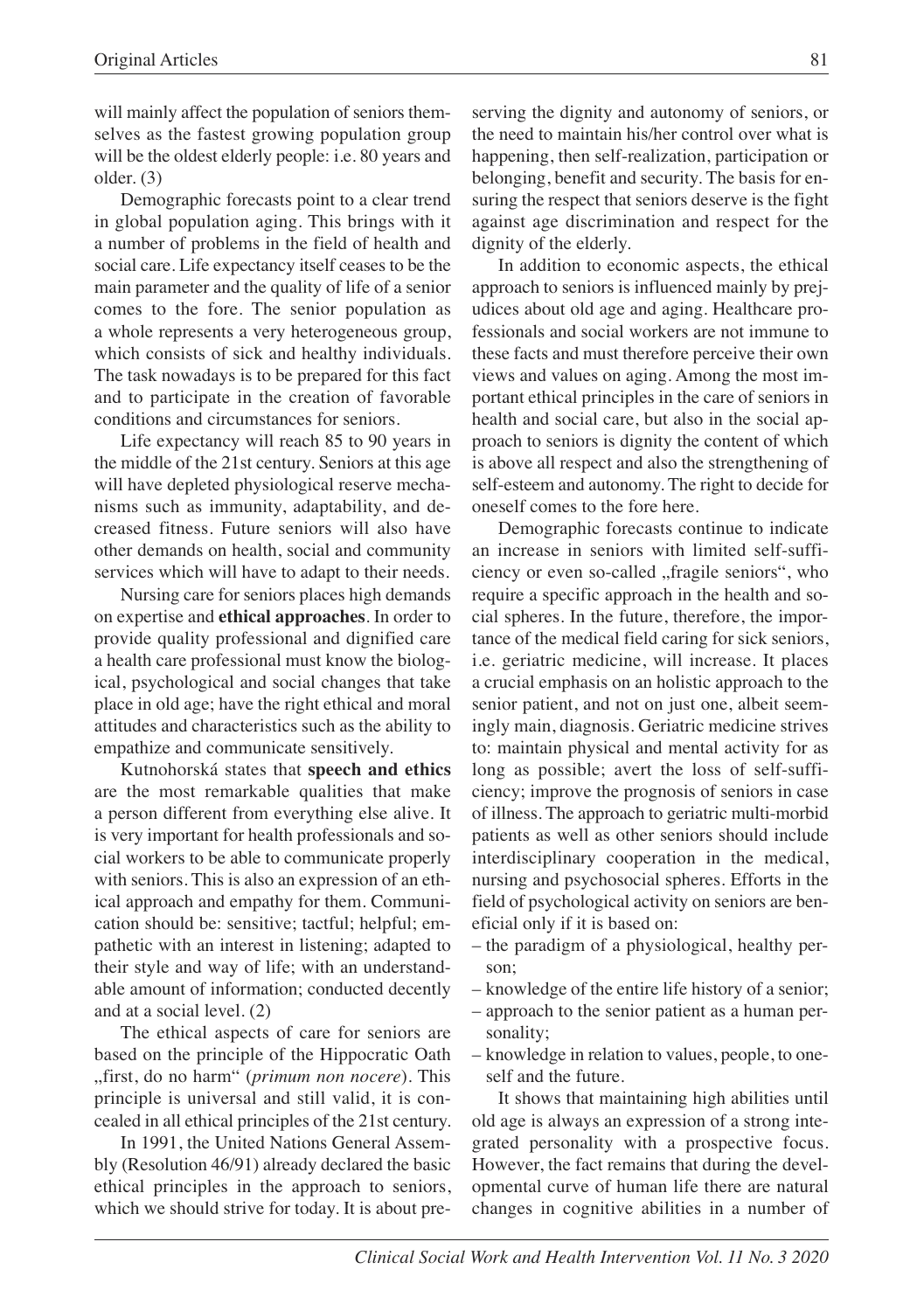mental processes from: changes in sensory thresholds; perception; perceptual-motor coordination; memory functions to the highest intellectual performance. All these fundamentally affect their quality of life.

Quality of life, self-realization and interaction with the environment are often threatened values in old age, including: extreme cases of segregation; discrimination; loss of meaning in life; social deprivation; balancing on the edge of suicide.

Quality nursing care plays an important role, the essence of which is the intervention carried out by medical and psychological means in order to improve the life and health of seniors. Kalvach and Onderková state that it is "the broadest pro*fessional interaction, a cultivated, professionally modulated approach of any medical or social worker."* (1)

**Psychological approach** to seniors means above all a thoughtful approach where in their work the health care professional and social worker are able to take into account all the real contexts, including psychological and social. It means managing the contradictons between situations from the the view of a professional worker and from the view of the senior. Both the health care provider and the social worker must resist emotional and professional wear and tear, deformity and toughness that lead to a reduced view of the senior and their problems. Psychological help lies in the fact that health professionals and social workers create a psychosocial terrain for the patient on which unanimously action can be applied in an essential way.

The **psychosocial approach** to seniors should focus on:

- an professional and individual approach to the senior's personality based on a psychosocial history;
- respecting changes in mental functions during aging;
- choosing the appropriate form of communication to gain trust and create a favorable emotional climate;
- applying a non-directive approach, including the provision of truthful information, with the elimination of words that reinforce fear and anxiety;
- providing the possibility of physical presence and direct physical contact with family members and other close persons;
- compliance with the considerate and tactful approach and empathy for the senior and his family;
- providing a sufficient amount of information and professional assistance to the family in coping with a difficult life situation;
- active listening and providing space for seniors to express their feelings and emotions.

The ability to establish and maintain **verbal contact** has an important place in professional behavior of health professionals and social workers. Words have tremendous strength and power. Sensitive, judicious use of words can evoke a sense of confidence, peace of mind and often help with difficult decisions. Inappropriate, incorrect and ill-considered words can affect not only the mental state of a senior, but also influence the biopsychosocial unity of the human organism. The therapeutic conditions of the healing power of words is mutual trust. In order for communication to be successful, it is appropriate that it is proportionate to the age of the senior and his/her individual circumstances. It is necessary to pay attention to simplicity, clarity, and appropriate timing.

*"In daily care for serniors, we must not neglect active listening and non-directive empathic conversation as special skills that health professionals must learn during their practice."* (5)

If we want communication between professionals and seniors to be effective and deliver what we expect from it, we need to look at a number of elements that contribute to it being successful. These are, for example: speed and volume of speech; length of speech; pauses; pitch of the voice. (4)

Communication with seniors also includes paralinguistic elements which form a transition from a non-verbal to a verbal method of providing information. It's not what we say; it's how we say it. In normal practice, we also use **non-verbal expressions** which can be defined as body language. In daily care for seniors we can take advantage of some non-verbal expressions and skills and infer from them the situation in which the senior is in. They are:

- mimic facial expressions that communicate emotions and social satisfaction;
- proxemics moving in or moving out of a person's personal space and frequent disruption by health professionals;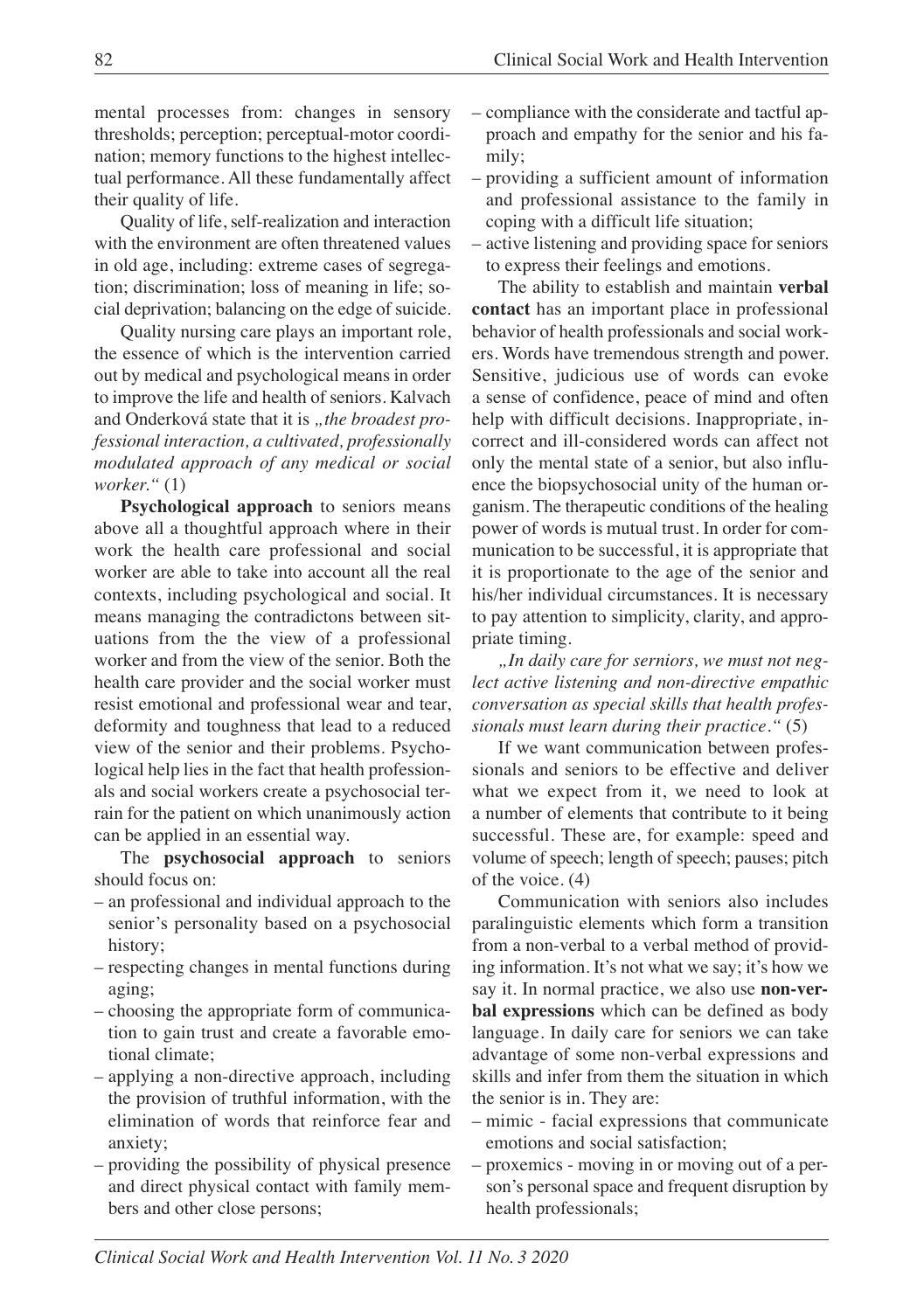- haptics tactile communication and social interaction associated with hand contact and communication through touch;
- posturology communication expressed by posture, position, alignment;
- gestures, posturics and kinesics expression through physical activities used to frequently express feelings;
- views signal not only current emotions, but are a means of regulating the relationship.

Communication with each senior is a twoway process involving both listening to them and accepting their message, as well as providing the necessary information to meet the needs of the senior. In daily practice, we must not forget the reality to whether the client does not suffer from any sensory disorders or reduced cognitive functions. Polymorbidity and especially dementia syndrome play a role. We cannot forget: the age; education; influence of the environment; peace; privacy; interest and willingness of the senior to communicate; interest and willingness of the health care provider to communicate; their abilities and knowledge of communication skills and methods of establishing a relationship; use of emotional intelligence.

**Communication with seniors** also has its **specifics**:

- the elderly person reacts more slowly in communication - meaning, for example, communication problems with members of the younger generation who tend to be less patient;
- memory disorders affect the communication of seniors in that one cannot recall certain situations, numbers, names, etc.;
- repetition of what has already been said, when the senior needs to make sure that the listener understands what they wanted to say; it can also be a feeling of insecurity or reduced concentration;
- due to hearing problems, seniors put considerable effort into communication, and despite great efforts they may not understand the information and react disproportionately to the situation;
- the tendency of seniors to communicate with others through physical difficulties is very common (they often and happily discuss illnesses and difficulties in order to draw attention to themselves);
- a big problem for seniors is communication in

a larger group of people where any potential noise and background noise complicates the seniors' hearing who may not be able to perceive everything, which leads to fear of repeated questioning and therefore prefers to withdraw into passivity.

Communication with seniors represents a challenge for health and social workers regarding their communication skills. In general, the factors .**I** want, **I** know" are applied in communication both on the part of the professional and the senior. *I want on the professional side* means that he will be active in the conversation, will actively listen and will use the information obtained for the benefit of the user. *I want on the senior's side* is influenced by the environment in which the senior is located (home environment, medical - social facilities). With regard to the environment they usually communicate openly with a certain mistrust and concern about how the information will be handled. There is taboo in the area of intimacy and sexuality. Willingness to communicate also decreases when people: suffer from pain; health complications; fatigue; anxiety; fear. *I know on the professional side* means that it is not sufficient with normal communication skills. The complexity of situations requires a certain superstructure which must be learned. *I know on the senior's side* means being able to speak naturally. The possibility and ability to communicate is more problematic on the part of the senior. In order to receive and process information, one must be able to perceive and store information in memory. Deteriorating hearing, vision, environmental orientation, time, and many other factors can be obstacles.

Social communication with an elderly person is not simple as it requires not only patience but also sufficient professional competence and quality preparation. Quality communication is a key element of good clinical practice and an integral part of the competence of health professionals and social workers in their daily activities.

## **Conclusion**

Changing the approach to communication is a very challenging task, especially for the senior population. It is necessary to think about how to improve the communication process itself. When working with seniors in the field of ethical approach and psychosocial work, we should be fo